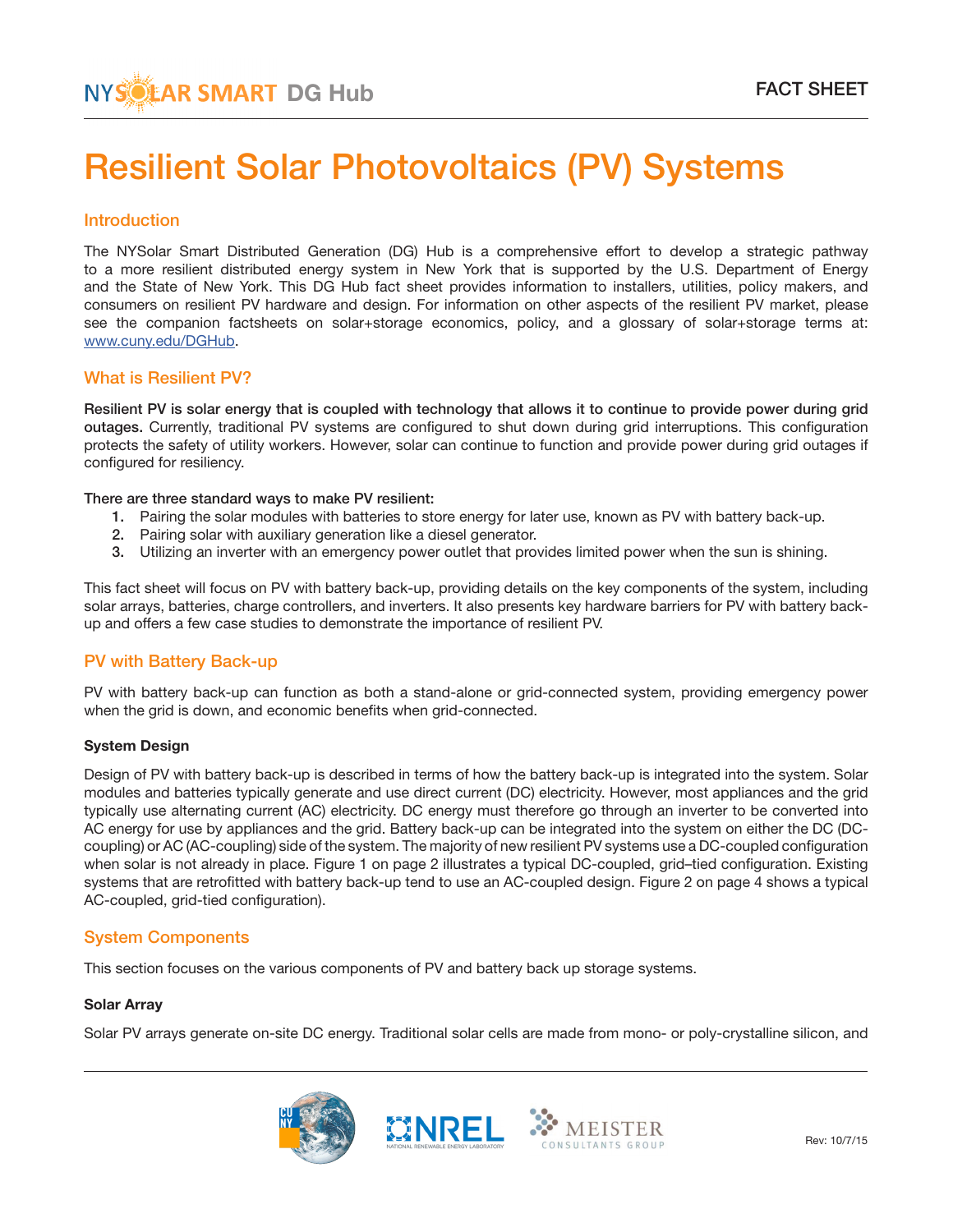

generally are the most efficient. Thin-film solar cells are made from amorphous silicon or nonsilicon materials such as cadmium telluride, and are less efficient yet often less expensive (NREL June 2015).

### **Batteries**

Batteries store energy in DC form. Their life span is dependent on battery type, the percent of discharge, and the number of charge and discharge cycles it performs.

While there are many different battery types and chemical compositions, this section will focus on the two main, commercialized types of batteries used in resilient PV systems: lead-



TYPICAL DC-COUPLED PV GRID-TIED SYSTEM WITH BATTERY BACKUP

Figure 1. Typical components of a PV+ storage system (DC-coupled)

acid and lithium-ion batteries. Flow batteries, though less common for this application, will also be addressed.

Choosing a battery that is both economical and provides sufficient emergency power can be challenging and depends on a number of factors, including:

- cost
- energy density (size)
- cycle life
- thermal stability/safety

### Batteries Commonly Used for PV with Battery Back-up

*Lead Acid:* Lead-acid batteries have been commercially available since the 1800's. There are two main types of leadacid batteries: vented lead-acid (VLA) batteries and valve regulated (VRLA). VLA, or flooded, batteries require that water be routinely added to the batteries to maintain the system. The VRLA, or sealed batteries, require less maintenance than the VLA and eliminate the threat of an acid spill due to their sealed design (Sandia 2013). Deep-discharge VRLA are specially designed for stationary solar electric systems. A deep-cycle battery can be discharged down to 45%-75% of its rated capacity. Carbon-enhanced VRLA, currently in development, provide increased efficiency and offer a potential low-cost high-performance energy storage solution for grid scale applications.

*Lithium Ion (Li-ion):* Li-ion batteries are a much newer technology, commonly used in the electric vehicle and stationary storage markets. Li-ion is used where light weight and high energy density are of prime importance, such as a building with space constraints. There are different types of Li-ion systems that are generally defined by various cathode chemistries that affect performance, longevity, safety, and cost (Battery University, 2015). The characteristics of the following five types of Li-ion batteries will be compared in the table on page 3:

- lithium iron phosphate (LFP)
- lithium nickel manganese cobalt oxide (NMC)
- lithium nickel cobalt aluminum oxide (NCA)
- lithium manganese oxide (LMO)
- lithium titanate (LTO)

Of the five Li-ion battery candidates, none show a significant advantage over the others. Focusing on one strong attribute like energy density may compromise another, like safety (which is the case with NCA). LTO is generally considered the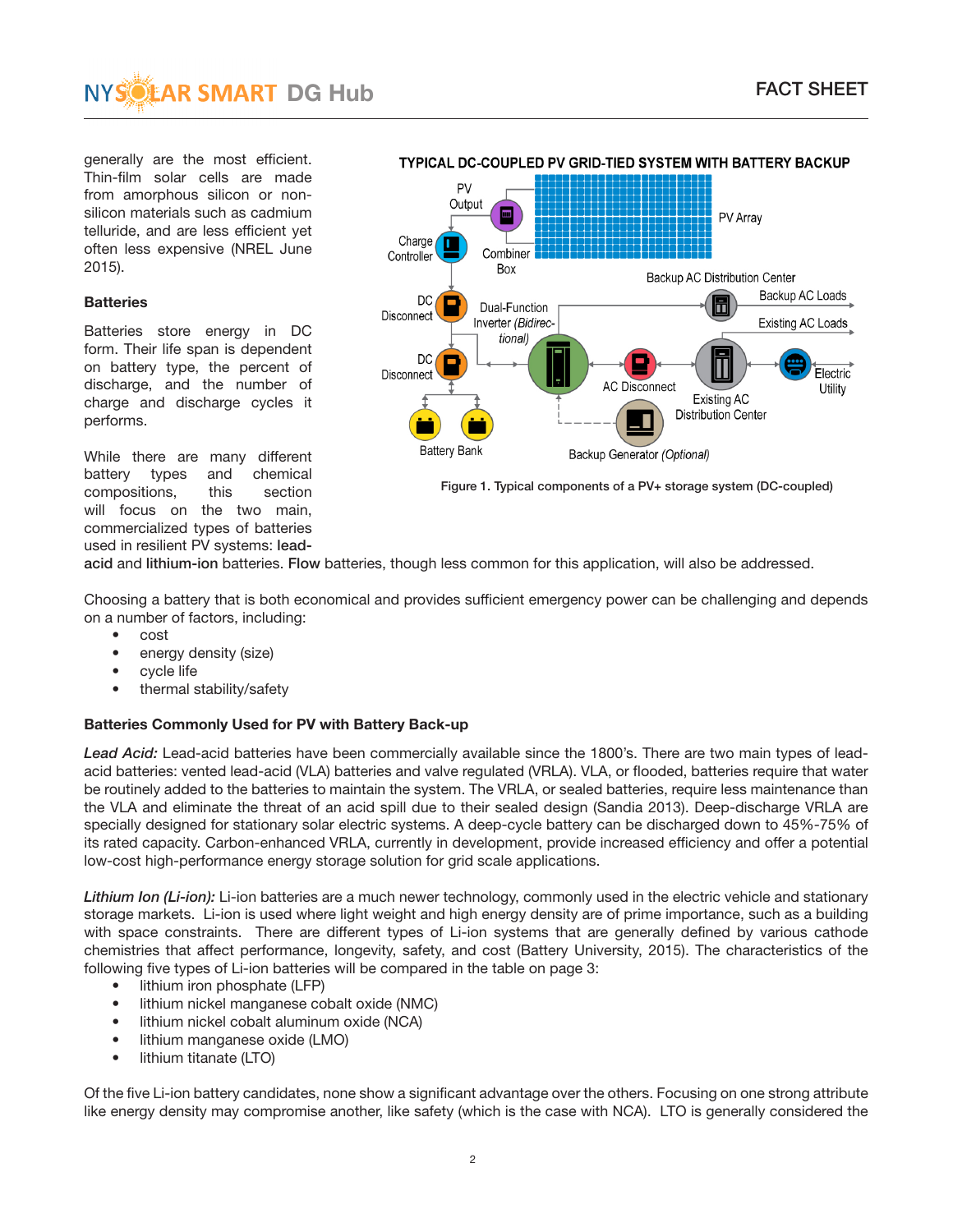

### Battery Comparison Table

| <b>Specifications</b>                          | <b>Battery Chemistries</b>                                                                                                                              |                              |                                                                                                                                                                                                                                                                                                                                                                                                                                                   |                                                                                                                                                                                                    |                                 |                                   |                                                                                     |  |
|------------------------------------------------|---------------------------------------------------------------------------------------------------------------------------------------------------------|------------------------------|---------------------------------------------------------------------------------------------------------------------------------------------------------------------------------------------------------------------------------------------------------------------------------------------------------------------------------------------------------------------------------------------------------------------------------------------------|----------------------------------------------------------------------------------------------------------------------------------------------------------------------------------------------------|---------------------------------|-----------------------------------|-------------------------------------------------------------------------------------|--|
|                                                | <b>Lead Acid</b>                                                                                                                                        | Lithium-Ion                  |                                                                                                                                                                                                                                                                                                                                                                                                                                                   |                                                                                                                                                                                                    |                                 |                                   | <b>Flow Batteries</b>                                                               |  |
|                                                | <b>VRLA (Deep-Cycle)</b>                                                                                                                                | <b>LFP</b>                   | <b>NMC</b>                                                                                                                                                                                                                                                                                                                                                                                                                                        | <b>NCA</b>                                                                                                                                                                                         | <b>LTO</b>                      | <b>LMO</b>                        | Redox                                                                               |  |
| Usaq <sub>e</sub>                              | Resiliency, Grid<br>Support, Peak<br>load shifting,<br>Intermittent energy<br>smoothing, UPS                                                            | smoothing, UPS               | Resiliency, Grid Support, Peak load shifting, Intermittent energy                                                                                                                                                                                                                                                                                                                                                                                 | Resiliency, Grid Support,<br>Peak load shifting,<br>Intermittent energy<br>smoothing, UPS,<br>Bulk power management                                                                                |                                 |                                   |                                                                                     |  |
| Energy density<br>(Wh/kg)                      | $30 - 50$                                                                                                                                               | 90-120                       | 150-220                                                                                                                                                                                                                                                                                                                                                                                                                                           | 200-260                                                                                                                                                                                            | 70-80                           | 100-150                           | $10 - 20$                                                                           |  |
| Lifetime cycles<br>(80% depth of<br>discharge) | $50 - 1007$                                                                                                                                             | 1000-<br>2000                | 1000-<br>2000                                                                                                                                                                                                                                                                                                                                                                                                                                     | 500                                                                                                                                                                                                | $3000 -$<br>7000                | $300 -$<br>700                    | $10,000+$                                                                           |  |
| Efficiency (%)                                 | $85 - 90^2$                                                                                                                                             | 90-95                        | 90-95                                                                                                                                                                                                                                                                                                                                                                                                                                             | 90-95                                                                                                                                                                                              | 90-95                           | 90-95                             | 65-85                                                                               |  |
| Charge rate                                    | $8-16$ hrs <sup>1</sup>                                                                                                                                 | $2-4$ hrs                    | $2-4$ hrs                                                                                                                                                                                                                                                                                                                                                                                                                                         | $2-4$ hrs                                                                                                                                                                                          | $1-2$ hrs                       | $1-2$ hrs                         | Depends on size of tanks<br>& cell stack <sup>5</sup>                               |  |
| Cost                                           | \$150-300/kWh <sup>4,7</sup>                                                                                                                            | \$400/<br>kWh <sup>7</sup>   | \$428-750/<br>$kWh^{3,6}$                                                                                                                                                                                                                                                                                                                                                                                                                         | $$240-$<br>\$380/<br>$kWh^{3,6}$                                                                                                                                                                   | \$2,000/<br>kWh <sup>7</sup>    | $$250-$<br>300/kWh <sup>7</sup>   | \$680-800/kWh6,7                                                                    |  |
| Advantages                                     | Well-known and<br>reliable technology,<br>able to withstand<br>deep discharges,<br>relatively low<br>cost, and ease of<br>manufacturing.                | long cycle lives.            | High energy density, able to withstand deep discharges, and                                                                                                                                                                                                                                                                                                                                                                                       | Relatively safe, well suited<br>for bulk storage, long cycle<br>life (claim 10,000-20,000<br>cycles), and easy to scale<br>up the amount of energy<br>stored by simply making<br>the tanks larger. |                                 |                                   |                                                                                     |  |
| <b>Disadvantages</b>                           | Relatively low<br>number of life<br>cycles (must be<br>replaced more<br>often) and lower<br>energy density<br>(larger size for less<br>energy storage). |                              | More expensive than lead acid systems and may become<br>thermally unstable. Overheating or short circuits in Li-ion cells<br>may cause thermal run-away-a phenomenon where the<br>internal heat generation in a battery increases faster than it<br>can dissipate. This heat can damage or destroy the cells and<br>is a potential source for fires. Electronic protection circuits are<br>added to the battery pack to prevent thermal run-away. | Relatively high cost, low<br>efficiency (less than 70%)<br>and low energy density;<br>high maintenance with<br>pumps that often leak and<br>precipitate out.                                       |                                 |                                   |                                                                                     |  |
| Safety (Thermal<br>Run-away) <sup>8</sup>      | Considered<br>thermally safe                                                                                                                            | High<br>thermal<br>stability | Increased<br>thermal<br>stability                                                                                                                                                                                                                                                                                                                                                                                                                 | Thermal<br>instability                                                                                                                                                                             | Highest<br>thermal<br>stability | Increased<br>thermal<br>stability | Very safe since storage of<br>electrolyte is separate from<br>power generation unit |  |

Sources: All information from Battery University unless otherwise noted.

1 GridMarket. (2012). Technology Matrix. http://www.gridmarket.com/intelligence-2/technology-matrix/.

<sup>2</sup> Sandia National Laboratories. A Study of Lead-Acid Battery Efficiency Near Top-of-Charge and the Impact on the PV System Design.<br>http://www.otherpower.com/images/scimages/7427/Lead\_Acid\_Battery\_Efficiency.pdf.

<sup>3</sup> Fortune. (May 2015). Why Tesla's Grid Batteries Will Use Two Different Chemistries. http://fortune.com/2015/05/18/tesla-grid-batter-<br>ies-chemistry/.

4 ESJ. (2015). Lead Acid and Grid Storage. http://www.energystoragejournal.com/lead-acid-and-grid-storage/.

5 Pacific Northwest National Laboratory. (2012). Vanadium Redox Flow Batteries. http://www.kigeit.org.pl/FTP/PRCIP/Literatura/081\_Vanadi-<br>um\_Redox\_Battieries.pdf.

<sup>6</sup> Navigant Consulting. (2014). Advanced Batteries for Utility-Scale Energy Storage. http://www.navigantresearch.com/research/advanced-batteries-for-utility-scale-energy-storage.

<sup>7</sup> Email exchanges with Sam Jaffe, Cairn ERA<br><sup>8</sup> Thermal run-away refers to the internal heat generation in a battery that increases faster than it can dissipate, which can lead to fire.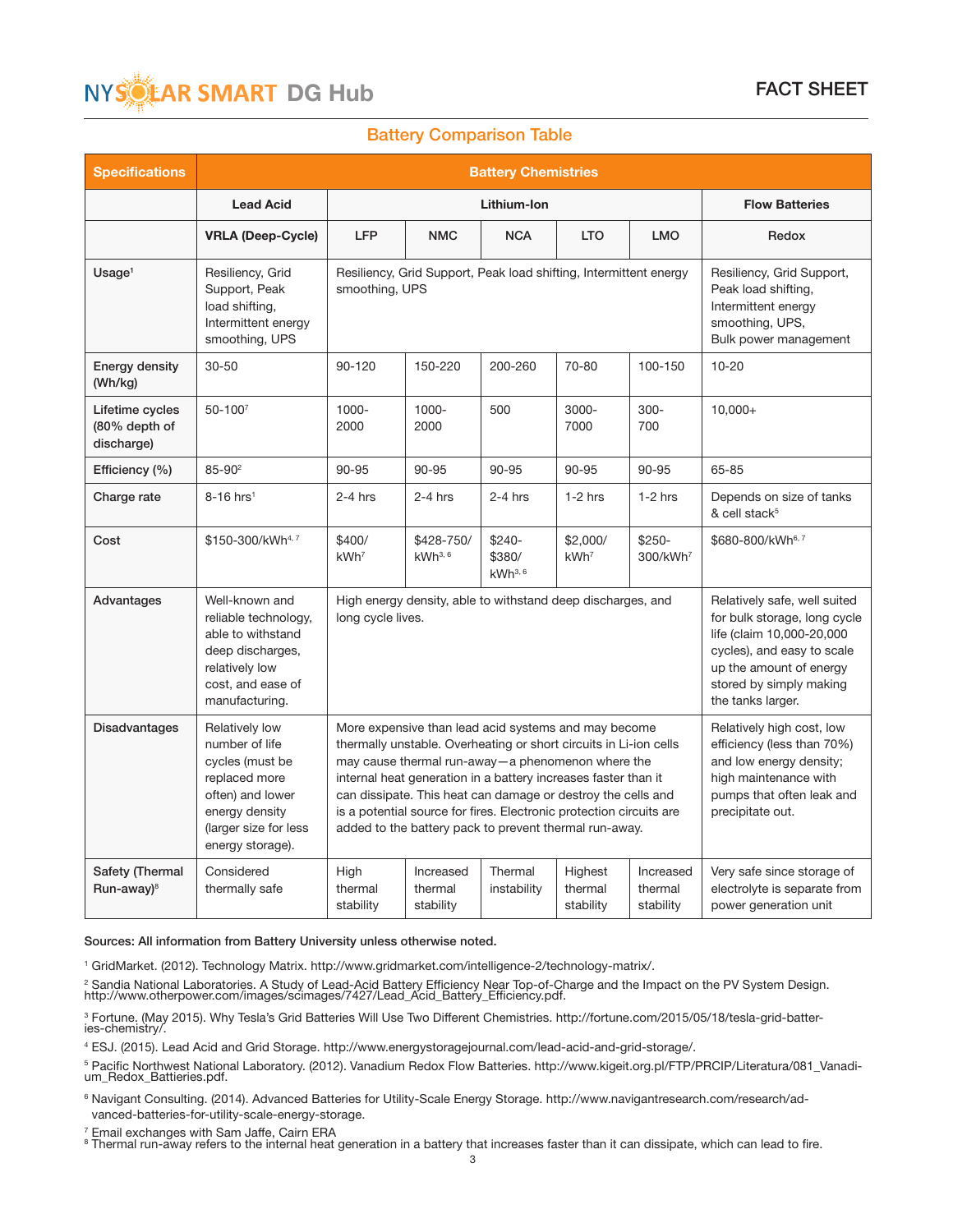safest chemistry system, but has the lowest energy density of the group.

*Flow Batteries:* Liquid electrolyte flow batteries are basically rechargeable fuel cells. All reactants and products of the electro-active chemicals are stored externally to the fuel cell. To create a current, the liquids are pumped from large tanks into a cell stack where an electrochemical reaction occurs across a membrane. The electrolytes are pumped in the reverse direction to charge the battery. Flow batteries are generally considered safer than traditional batteries because storage of electrolyte is separate from the power generation unit. The electrode reactants are typically acids that undergo reduction/oxidation (redox) reactions. Various redox systems have been explored; vanadium redox battery (VRB) systems are considered among the most attractive. (MIT Technology Review, 2013)

### Charge Controllers

In DC-coupled PV with battery back-up systems, the charge controller regulates the DC power and prevents overcharging of the batteries which can result in damage to the battery or create a safety hazard. The battery charge controller is connected between the solar array and the battery bank on the DC circuits.

### Inverters

Inverters convert DC from the solar array or batteries to AC, which powers homes and buildings. Battery-based inverters can also convert AC power from the grid or generators to DC to charge batteries. Batteries are integrated with the solar array through the inverter.

There are three types of solar energy inverters: 1) stand-alone inverters, 2) dual inverters, and 3) grid-tied inverters.

- 1. Stand alone inverters are used for off-grid solar systems.
- 2. Dual inverters (also called bi-directional or inverter-charger) are used for solar systems that function both on and off grid. Dual inverters that assist with regulation of both voltage and frequency during an islanded or microgrid scenario are referred to as grid forming inverters (GFI).
- 3. Grid-tied inverters (GTI) or micro-inverters are unidirectional inverters that are used for grid-tied solar systems; they cannot function off-grid.

*Dual inverters* use software to automatically select between charging the batteries, providing electricity to the on-site load, and/or feeding electricity onto the grid. The function that is selected at any moment depends on electricity demand

from the on-site load, the grid status, storage status, and available generation from solar. When the grid goes down, the dual inverter isolates the PV from the grid, while continuing to supply the on-site back-up AC loads with electricity from the solar array and batteries.

*GFI* allow for more elaborate monitoring and communication of the grid status, the ability to control the system from a centralized location, and the capability to make autonomous decisions to improve grid stability, support power quality, and provide ancillary services (NREL May 2015). Some of the inverters currently deployed with PV systems can already provide this advanced functionality, needing only software upgrades or adjustments to operation parameters.

*GTI* monitor grid frequency and voltage and then synchronize its electrical output to match the grid's waveform. This allows the inverter to feed electricity from the solar system into the grid that



Figure 2. Typical components of a PV+ storage system (AC-coupled)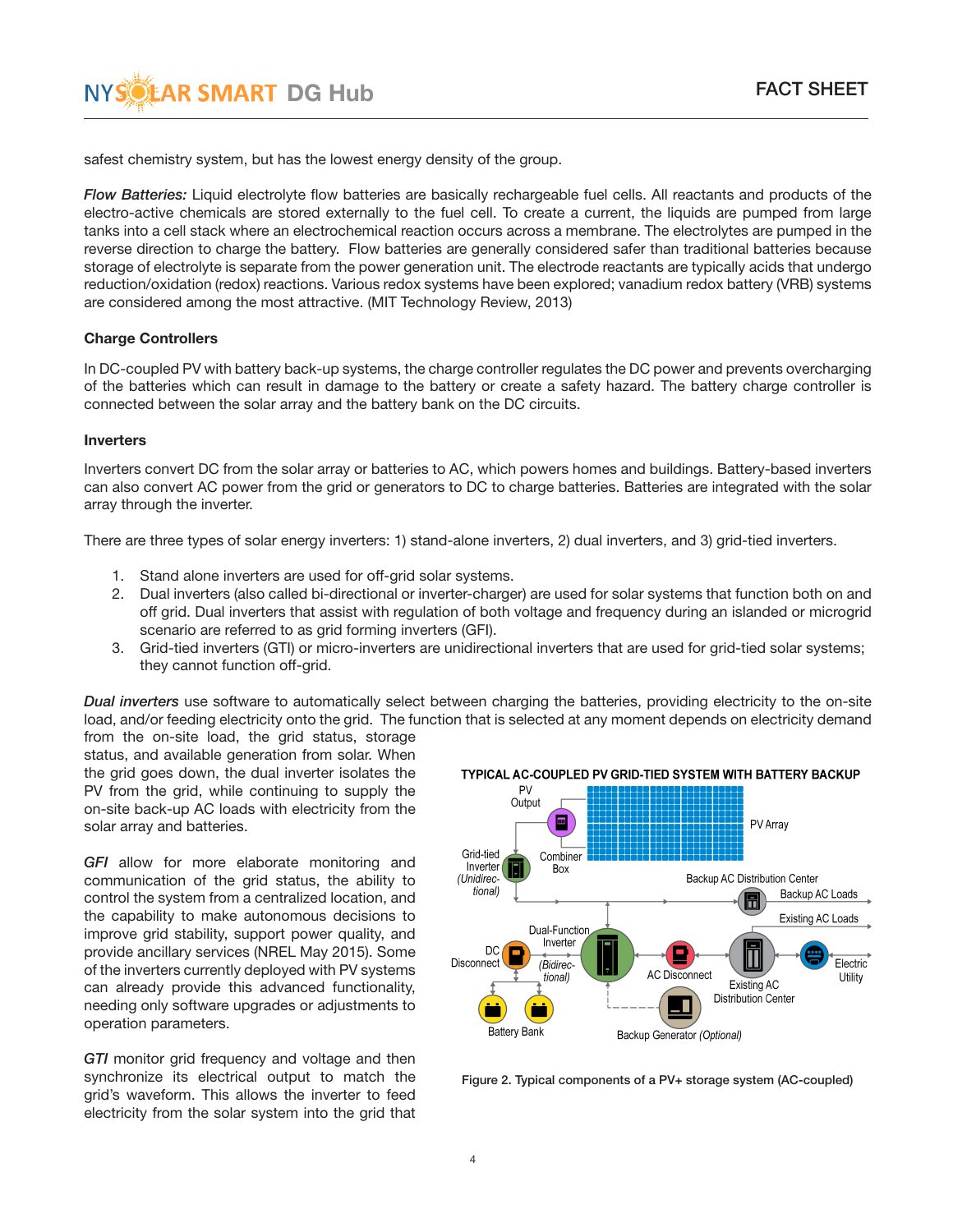matches the electricity being delivered from the utility. GTI shut down if the grid goes down or if the voltage or frequency go outside the inverter's operating limits. GTI must use an AC coupled design (with an additional dual inverter) in order to provide emergency power from the solar array and batteries. Micro-inverters are also a type of GTI that convert solar energy from DC to AC at the module level through small inverters attached to the back of each PV module.

### Inverter use in AC-coupled systems

*AC coupled* system designs are typically used to retrofit an existing solar system to add batteries. These systems use two separate inverters: one for the solar, and one for the batteries. They replace the charge controller in a DC-coupled system with a GTI (see Figure 2). Some GTIs are sensitive to AC supply and do not support an AC-coupled storage installation. It is important to research the existing inverter specifications prior to adding storage to a PV system. ACcoupled systems require additional conversions between AC and DC, which decreases the overall efficiency of the PV system. (Clean Energy Group March 2015)

# Integrating PV with Battery Back-up with Other DG Assets

### PV with Battery Back-up as Microgrid Assets

PV with battery back-up can also be integrated into a microgrid with other forms of distributed generation such as generators, combined heat and power (CHP), or other renewables like wind.

### PV with Battery Back-up with Generators

Standalone diesel generators are commonly used for emergency power. Generators can also be paired with solar and/ or batteries to reduce the consumption of fuel, extending emergency power during longer outages. When integrating PV and generators without storage, several considerations should be taken into account. To maintain generator reliability during a grid outage and to control system voltage and frequency, at least one generator must run at all times, at a minimum of 30% of its rated capacity. If there are additional generators, they can be ramped up or down in accordance with changes in load and PV output.

Complexity of controls in PV-diesel systems depend on the size of the PV system. If the PV is contributing 20% or less of needed energy, controls are simpler. Diesel generators may automatically throttle back as solar energy becomes available. As solar penetration levels increase beyond 20%, demand for diesel generation decreases and extra generators may be shut off. This reduces system inertia and increases the likelihood of frequency fluctuations. Solar inverters in these systems must have advanced functionality to allow the system to operate in a stable manner over a larger frequency and voltage range.

An additional control unit is required to ensure compliance with a minimum 30% load. The controller reduces the power output of the solar inverters in order to maintain the load of the generators above the minimum capacity. The controller must also respond quickly in the case of a sudden load drop, to avoid damage to generators. The controller should work efficiently to limit starting and shutdown of the diesel generators. The controller also manages voltage, keeping the system within acceptable voltage tolerance levels (Gallego 2013).

When adding battery storage to a PV and diesel system, the battery management system can control system voltage and frequency so the diesel generator can be completely shut off when enough PV is available. This allows the generator to operate at its maximum efficiency and cycle on and off charging the batteries, resulting in fuel savings. PV+diesel+battery back-up systems are commercially available in the tens of kilowatts range, but larger systems in the hundreds of kilowatts are less established.

# Sizing Resilient PV

Sizing for Emergency Power: Due to the size and cost of batteries, it is often not economical to provide enough battery back-up to cover all of a building's load. Resilient PV systems are therefore typically designed to cover only the building's critical loads. Critical loads vary based on facility type. A single family home might prioritize loads for lighting, refrigeration, and power to charge small electronics, while a multi-story commercial building might prioritize lighting,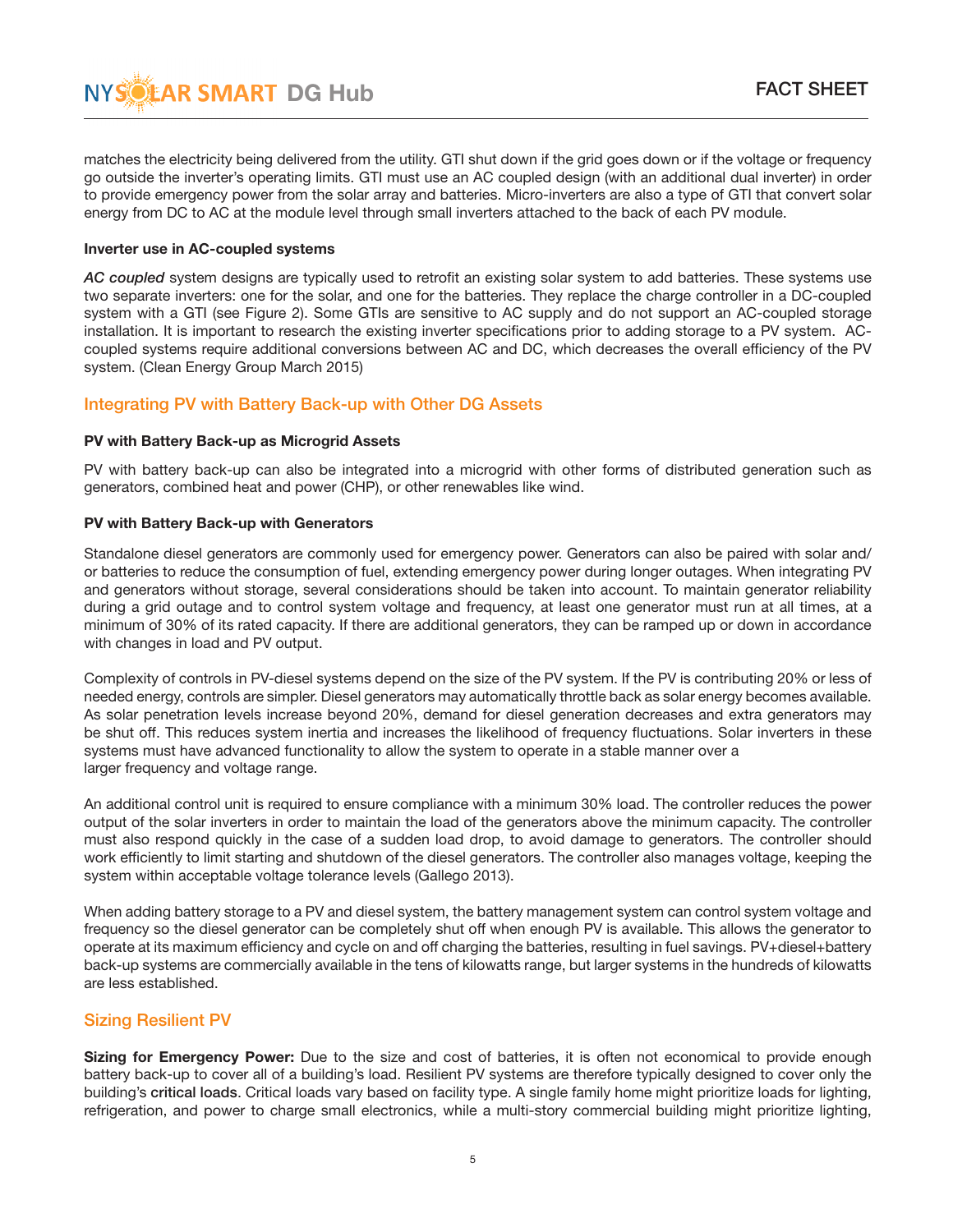**AR SMART DG Hub FACT SHEET** 

HVAC, water pumps, and elevators. For critical facilities (ex. hospital, shelter, or police station) that must remain powered during an emergency for an extended period of time, diesel generators can be paired with PV and batteries to help fuel supplies last longer. This table shows average solar and battery system sizes across sectors.

Sizing for Energy Management: Solar+storage systems are generally gridconnected, therefore commercial resilient PV systems are typically sized to provide for energy management to ensure maximum economic benefit. The size of a solar+storage system designed for peak shaving, time-of-

| <b>Typical Solar and Storage System Sizes Across Sectors</b> |                    |                       |                |  |  |  |  |
|--------------------------------------------------------------|--------------------|-----------------------|----------------|--|--|--|--|
|                                                              | <b>Residential</b> | <b>Commercial</b>     | <b>Utility</b> |  |  |  |  |
| Solar                                                        | $\leq$ 25 kW       | 25 kW-1 MW            | $\geq 1$ MW    |  |  |  |  |
| <b>Battery</b>                                               | $<$ 10 kWh (KW)    | 10 kWh (kW)-1MWh (MW) | $>1$ MWh (MW)  |  |  |  |  |

use shifting, or demand response depends on a building's daily and monthly use patterns. The building's monthly peak demand and the utility rate tariff structure are particularly important. Energy optimization modeling can be used to find the right balance between PV and battery size to provide maximum economic benefit given the specific site load, rate tariff, and incentives available.

# Key Hardware Barriers for PV with Battery Back-up

While the market for PV with battery back-up is growing, several barriers remain that slow its growth. This section highlights a few of those key barriers.

Cost: The largest barrier to the deployment of resilient PV is battery cost, however prices are declining. One study indicates the incremental cost of adding batteries to a residential PV system in California declined at an average rate of 11% per year between 2007 and 2013 (NYSERDA 2013). Another analysis suggests PV systems with storage will be cost-competitive with grid power in

*Resilient PV used to reduce energy and demand charges have the potential to save commercial customers 20-30% on their energy bill (GTM 2014).*

some locations within this decade (RMI 2014). There is also more focus on recouping high hardware costs through demand charge reduction, demand response and other revenue-generating opportunities.

Controls/Regulations: There are opportunities to improve cost-effectiveness with advanced communications and controls that allow resilient PV systems to take advantage of all value streams available. For example, current systems are often used to reduce peak demand, but may not participate in ancillary service markets which help balance the transmission system or demand response programs that could provide additional value and make systems more costeffective. Simultaneously providing peak shaving, demand response, and ancillary services requires more complex controls as well as communication with the broader grid. While many of these inverter capabilities exist, these functions are typically turned off to meet certification requirements. Permitting the use of advanced inverter functions may allow resilient PV systems to capture additional value streams, further driving down costs.

Complex design: There is currently no standardization in resilient PV design, requiring each system to be custom designed. For example, a system that has been designed to use lead acid batteries cannot simply swap in a Li-ion battery without considering the charge control settings and other environmental requirements. To address this complex design, companies are designing new grid interactive and comprehensive off-grid inverter/chargers with the goal of making resilient PV system design and installation easier and faster.

# Demonstration Projects & Case Studies

Midtown Community School: During Hurricane Sandy in 2012, fuel supplies for backup generators were limited, and fuel delivery was difficult due to the size and impact of the storm. Midtown Community School in Bayonne, New Jersey, had a constant supply of electricity throughout the storm and its aftermath as a result of its solar-diesel system. The school served as a community shelter, with 272 kW of PV and a diesel generator forming a microgrid to provide electricity while the local grid was out of service. The PV system significantly reduced the amount of diesel fuel required to maintain the electricity needs of the facility.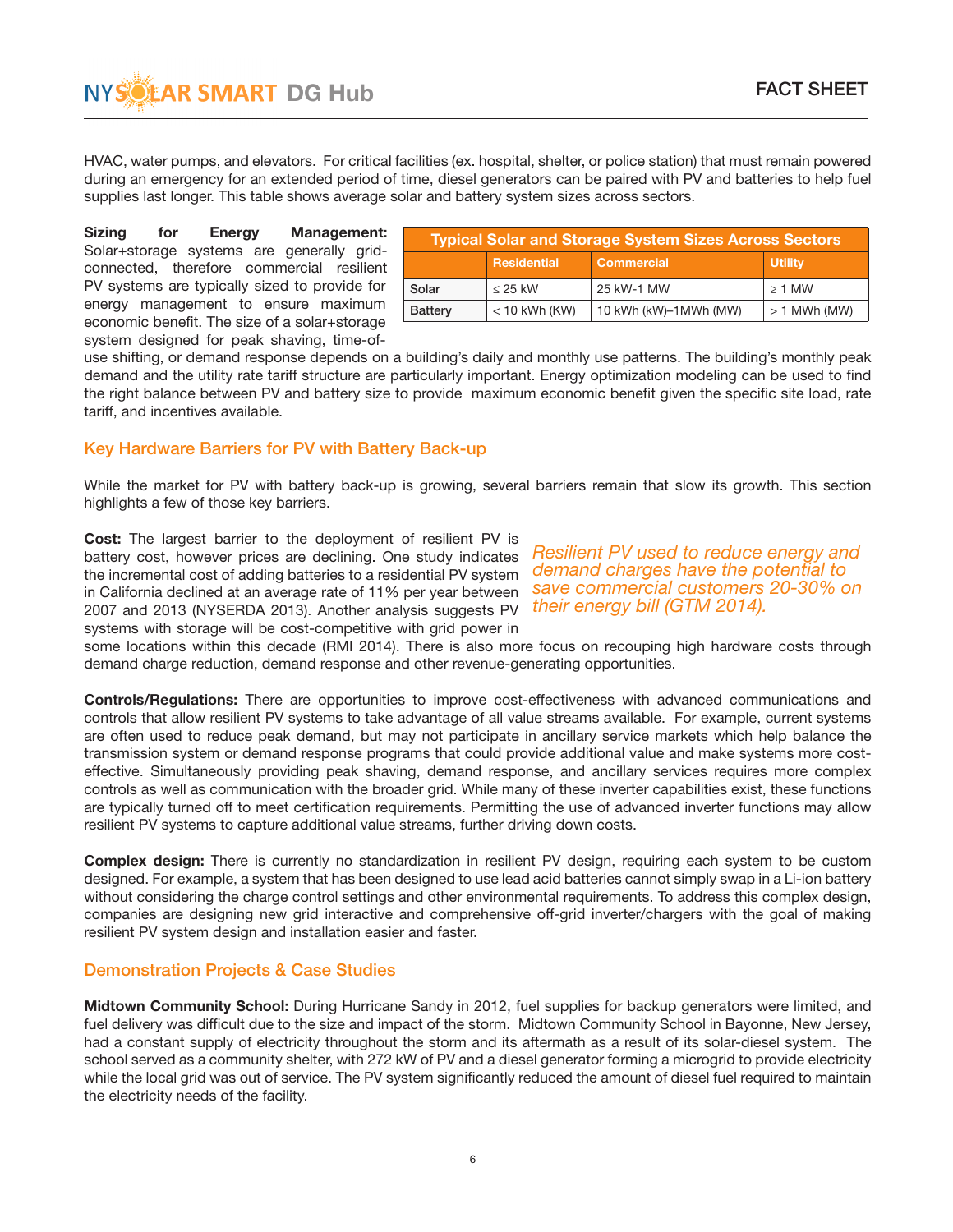Princeton University: Princeton University's microgrid includes a natural gas combined heat and power (CHP) plant, a 5 MW diesel generator, 5.4 MW of solar PV and thermal energy storage. Under normal grid-tied operation, the microgrid is used for economic benefit, to reduce peak demand, and to sell frequency regulation services into the ancillary service market. During Hurricane Sandy, operators disconnected the microgrid and successfully supplied critical power to the campus for 1.5 days, providing services to the community and avoiding potentially millions of dollars of research-related losses.

**AR SMART DG Hub FACT SHEET** 

Rutland, Vermont: The town of Rutland, Vermont experiences frequent storm-related power outages. The local utility, Green Mountain Power, is addressing these reliability issues by developing the country's first 100% solar-powered microgrid on a re-purposed landfill. The project will include 2.5 MW of solar capacity and 3.4 MWh (4 MW) of battery storage. This system will have the potential to supply 365 homes during normal grid-connected operation, or power the shelter during emergencies. In addition to backup power, the storage will provide quick-responding frequency regulation services for the grid.

If you are interested in contacting a vendor to assess the feasibility of a solar+storage project for your home or [business, please visit the New York Battery and Energy Storage Technology Consortium's \(NY-BEST\)](http://www.ny-best.org/supplychainsearch) Supply Chain Database. Search for battery storage integrators to identify companies that provide energy storage systems.

### **References**

Advanced Inverter Functions to Support High Levels of Distributed Solar, http://www.nrel.gov/docs/fy15osti/62612.pdf

Battery University, L*earning the basics about batteries - sponsored by Cadex Electronics Inc*., (2015). Accessed July 2015: http://batteryuniversity.com/learn/

Beach, T.; Kozinda, A.; Rao, V. (2013). *Advanced Inverters for Distributed PV: Latent Opportunities for Localized Reactive Power Compensation*. Menlo Park, CA: Cal x Clean Coalition, Energy C226.7

Clean Energy Group (March 2015); *Solar + Storage 101: An Introductory Guide to Resilient Power Systems.* 

Döring, M. (2013). "Dealing with the 50.2 Hz Problem." Modern Power Systems (January 1, 2013). Accessed August 2014: http:// www.modernpowersystems.com/features/ featuredealing-with-the-50.2-hz-problem/

Doelling, R. (March 17, 2014). "Storage Systems Incentives Only have a Short-term Effect on Demand." Solar Energy Storage. Accessed August 2014: http://www.solarenergystorage.org/en/speicherforderung-nur-kurzfristig-nachfragewirksam/.

ESA: Electricity Storage Association (2011). Electricity Storage Association website. www.electrisitystorage.org Accessed August 2011

Energy Informative, *The Homeowner's Guide to Solar Panels.* http://energyinformative.org/are-solar-micro-inverters-better-than-central-inverters. Accessed 6/16/2015

Fortune, (May 18, 2015), *Why Tesla's grid batteries will use different chemistries.*  http://fortune.com/2015/05/18/tesla-grid-batteries-chemistry/

Gallego, A. (2013). Offgrid 2.0. Accessed June 2015. http://www.pv-magazine.com/archive/articles/beitrag/off-grid-20-\_100013593/572/#ixzz3d0Le5pWa

GTM Research. (2014). *Distributed Energy Storage 2014: Applications and Opportunities for Commercial Energy.*  Accessed August 2014: http://www.greentechmedia.com/research/report/distributed-energy-storage-2014.

MIT Technology Review, (September 2013) http://www.technologyreview.com/news/519316/startup-shows-off-its-cheaper-grid-battery/

National Renewable Energy Laboratory (NREL June 2015), "Solar PV Technology Basics". Accessed June 2015; http://www.nrel.gov/learning/re\_photovoltaics.html